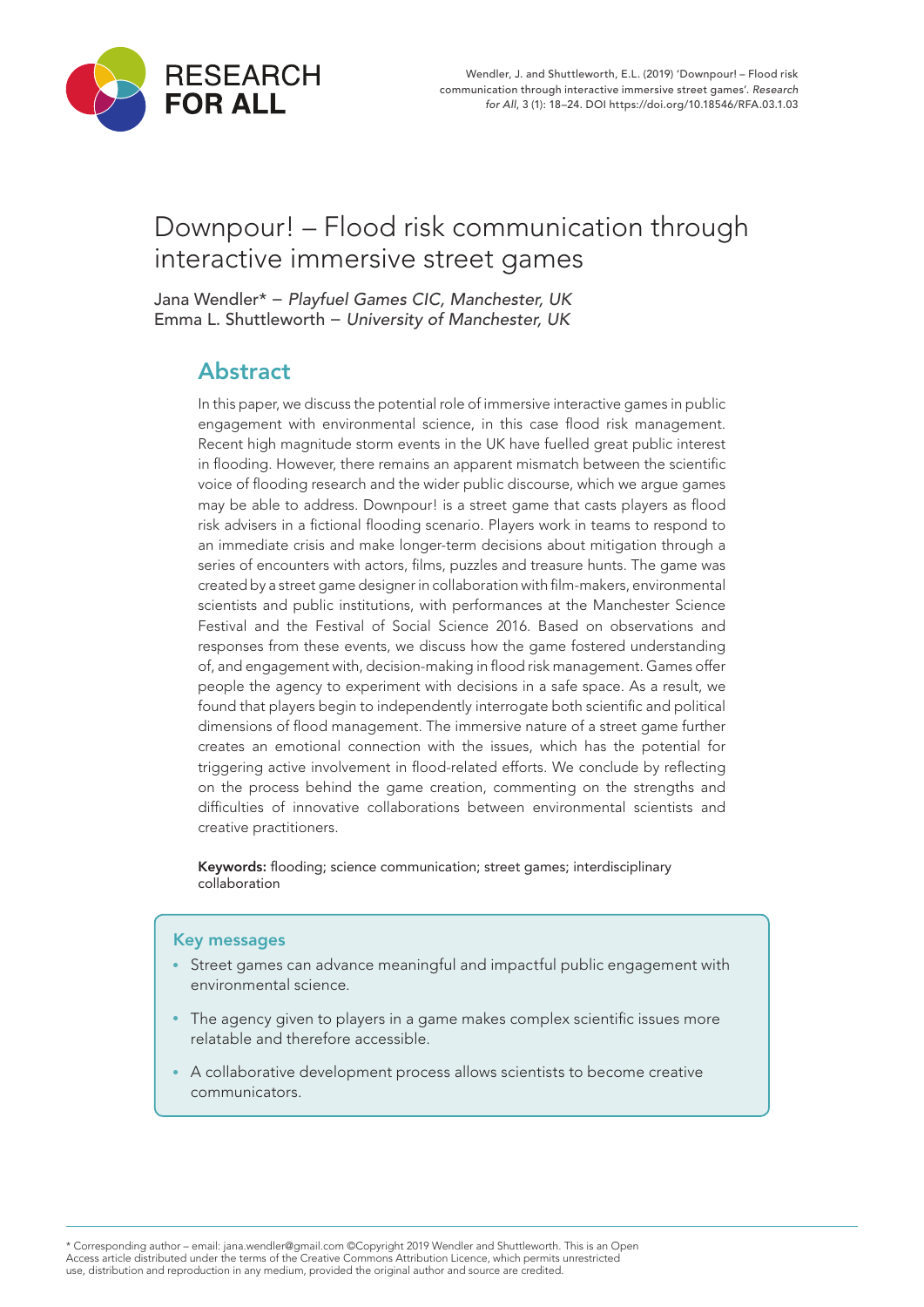*Imagine: it hasn't stopped raining in days and the river banks are collapsing. The risk of flooding is imminent. You and your team of experts have been sent to take immediate action and avert future crises. Can you save the city?*

This is the premise of Downpour!, an hour-long street game that casts players as a team of flood risk advisers in Manchester, UK, and faces them with both an immediate crisis and longer-term strategy choices. Throughout the experience, the team of up to five people make choices and receive feedback on their decisions through interactions with actors, bespoke film clips, puzzles, treasure hunts and other mini-challenges. A fictional news broadcast outlines the situation: as waters are rising, the team must take decisions to coordinate priorities and protect vulnerable parts of the city. Having completed this, they are sent to investigate longer-term strategies for flood risk management, from new infrastructure and community responses, to changes in legislation around land management. On their journey, they encounter mayors, lobbyists and buskers; they have to manage budgets and deal with Parliament, before being faced with the largest storm ever to hit the UK. Will their efforts succeed?

#### Games and science engagement

The media coverage and political debates surrounding recent storm events in the UK have fuelled great public interest in flooding and climate change (Capstick *et al*., 2015). Yet there remains a mismatch between the scientific voice of flooding research, the government's flood risk management approach, and public discourse. Members of the public perceive the causes of floods differently to researchers and practitioners, focusing more on local governance issues than on weather and climate factors (Butler *et al*., 2016). Cologna *et al*. (2017) further show that political institutions actively promote a sense of security in the way they portray floods as exceptional events and flood defences as complete solutions. This heavily influences the public's perception of flood risk, and not only lowers their preparedness but also unsettles trust in those institutions after flooding occurs. Meanwhile, flood scientists are increasingly aware that local knowledge and expertise play an important role in better understanding community responses to flood events, and thus building local resilience (for example, Lane *et al.*, 2011).

Personal experience has been highlighted as one of the key factors that influences deeper understanding and risk perception (Wachinger *et al*., 2013), and having a sense of agency, including abilities to effect change and engagement with decision-making processes, has been shown to be a significant factor in improving people's well-being in post-flood contexts (Butler *et al*., 2016). Consequently, over the past 15 years, there has been much effort put into how best to engage the public in flood science/risk management, with varying degrees of success. Recently, the idea of fostering 'science curiosity' has been put forward as one way of promoting open-minded engagement with scientific information through more creative approaches (Kahan *et al*., 2017).

Games are an emerging approach to science communication with the potential to stimulate this curiosity and wider engagement (Curtis, 2014), based on their ability to engage people in complex matters through enjoyable and active challenges (McGonigal, 2011). Also known as serious games, with a purpose beyond entertainment, they have gained recognition as their own field in both academic and industry contexts (Ritterfeld *et al*., 2009). Science games range from being educational in terms of their content or mechanics (for example, Launchball by the Science Museum Group) to utilizing gameplay as a data collection device. A highly successful example of the latter is Foldit, a multiplayer online game that challenges players to manipulate protein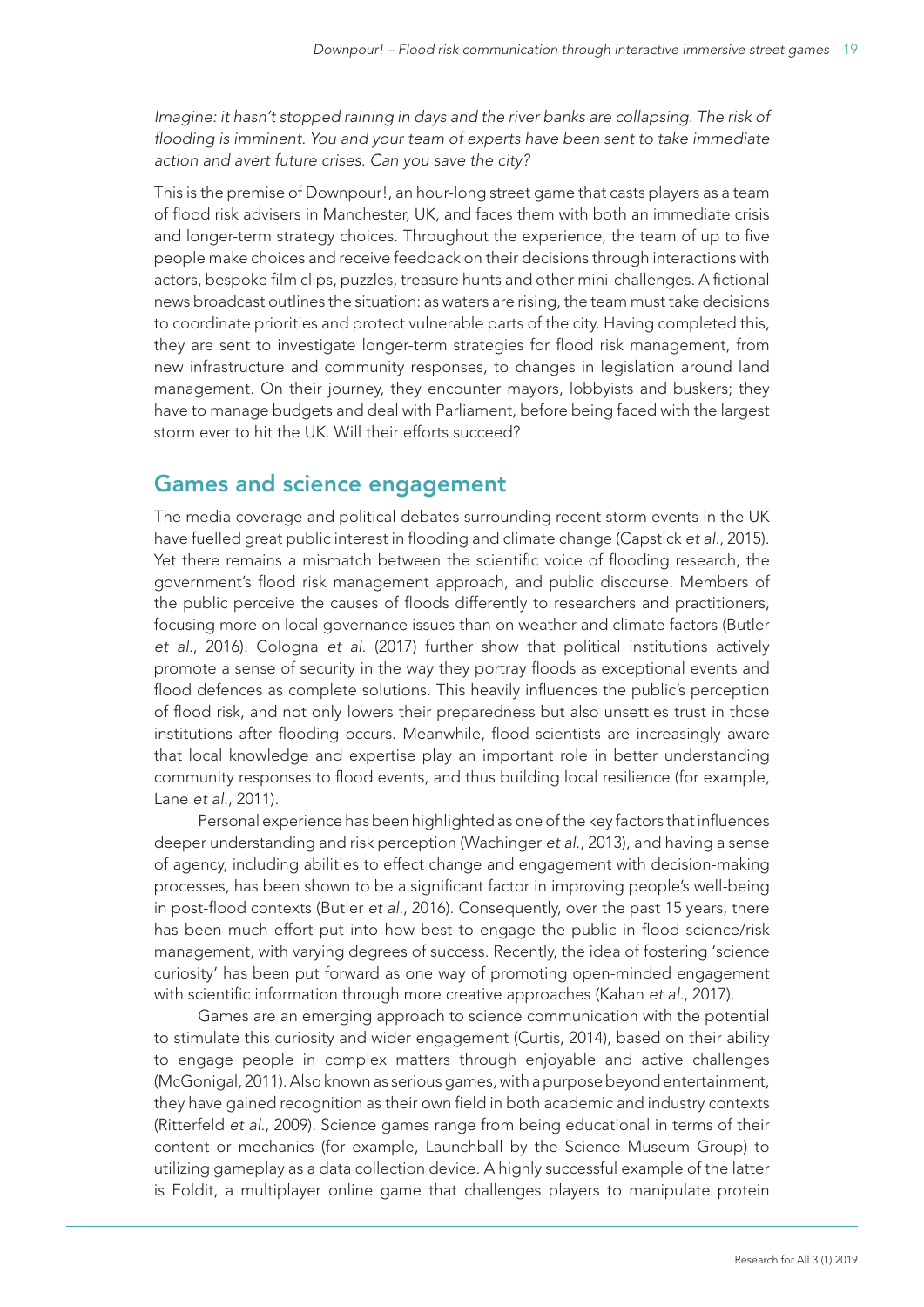structures, the results of which have helped to advance algorithms for protein folding predictions (Cooper *et al*., 2010). Alongside these digital games, we also see a rise of analogue games aimed at educating and empowering players. Many of these make use of role-play mechanics that have been shown to foster complex understanding and collective decision-making in both social and scientific contexts (Resnick and Wilensky, 1998). Games such as the Extreme Event Game, created by Koshland Science Museum, combine these with traditional board-game mechanics such as resource trading to critically interrogate community resilience in disaster scenarios.

The rise in science festivals and similar events takes the emphasis of science communication away from screens and classrooms towards active social experiences in public settings. This shift calls for new interactive formats for science engagement. This coincides with the emergence of street games, also referred to as urban games, as a novel experience format, ranging from city-wide treasure hunts (for example, Citydash by Fire Hazard) to immersive storytelling (for example, Operation Black Antler by Blast Theory). Street games merge the agency and immediacy of games with the physical and immersive nature of interactive theatre. They utilize narrative, media, actors and props to transport players into a highly engaging storyworld within an everyday urban setting. Instead of passively following the action, players navigate this world through their own choices and strategies, based on traditional game mechanics. This might include solving clues to find checkpoints, plotting routes to evade capture or engaging in role-play interaction with characters to advance the game story. Such a set-up fosters a direct emotional engagement with a topic, while providing a space for players to experiment with ideas and solutions. Street games can be played individually, but more often they are team-based. Playing in groups introduces more layered dynamics into the experience, including taking roles and negotiating actions. It is also a practical way of making room for more players and using resources efficiently.

Downpour! utilized this format to examine flood risk management in Manchester. The game was created by Manchester-based game designers Playfuel and filmmakers Oropendola Productions, with input from researchers from the Environmental Processes Research Group at the University of Manchester, and with support from a wide range of organizations. It was presented at the Manchester Science Festival and Festival of Social Science 2016, with 118 attendees. By reflecting on the game and our respective involvement as game designer (Jana Wendler) and flood risk researcher (Emma Shuttleworth), we will make the case for the rich engagement potential of this approach in a broader landscape of research impact and participation in policy.

#### Street games, agency and engagement

Street games epitomize the idea of player agency as 'the satisfying power to take meaningful action and see the results of our decisions and choices' (Murray, 1997: 126). The game narrative is blended into the real-world environment, and players directly enact their roles, rather than navigating a character on screen. This creates an immediacy in which game decisions are linked to real-world understanding and action. Creating this sense of agency was a fundamental principle of the research and design behind Downpour!: to offer the players choices that are meaningful both within the story and within a real-life flooding context. When investigating their longerterm strategies, for example, players encounter three laws that they can choose to lobby Parliament to enact: a ban on floodplain development, a revision of farmland management in flood areas, and a ban on grouse shooting in the uplands. These laws,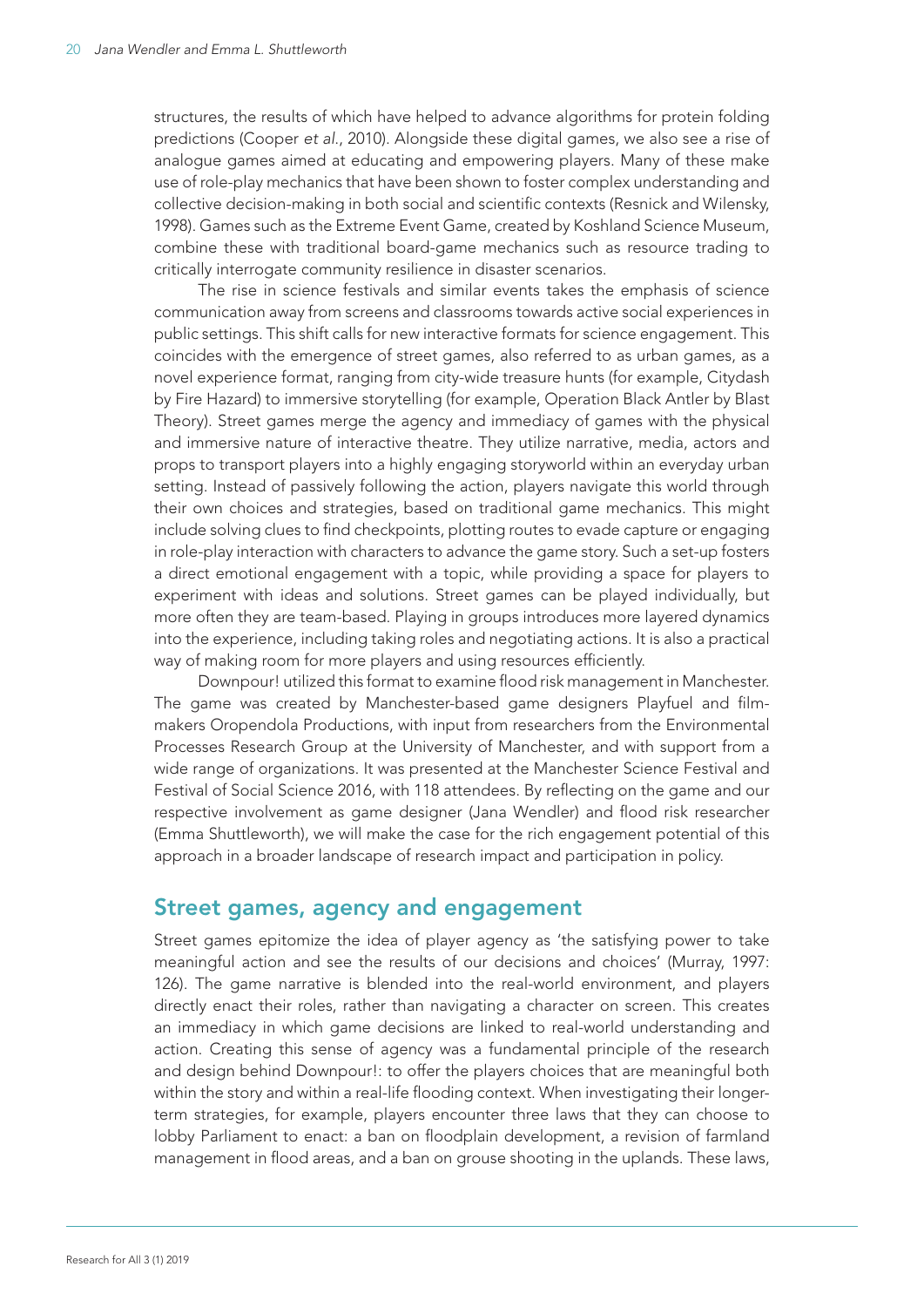which were presented in the form of short caricatured video clips, were derived from issues we had found to be prominent during our research for the game.

Within the game, each law was given a different 'value' regarding flood prevention, based on the effect such a measure would have if implemented on a larger scale. We also assigned a 'controversy level', indicating the level of opposition the law would be likely to face, which we based on the study of literature and news items relating to current real-world debates. A proposition to end floodplain development was given a 'medium' controversy level, while a ban on grouse shooting was of 'high' controversy. The player choice of these laws was embedded in a live interaction with an actor, as well as a mini-game of 'political skittles': persuading the 'parliamentary opposition', to pass the law via the medium of bowling. It is in these moments of decision and play that the power of agency becomes apparent. The choice is not purely hypothetical as in simulation games (that is, 'if you were a flood risk adviser …'), and it is also more than just a game strategy of gathering the highest number of points. Meaning emerges from the players' active creation of a narrative, based on their personal values, information gathered in the game, and strategies collectively negotiated by the team. Game decisions can therefore transcend the game itself, with effects on real-world understanding and behaviour.

The value of meaningful choice and agency is reflected in the post-game evaluation. We distributed qualitative evaluation sheets, which asked players about moments of learning and other feedback on the game. In their comments, 73 per cent of players stated that they learnt something new about flooding from the game. Most of those learning moments occurred around points of decision-making, such as the one outlined above, with players having gained 'a glimpse of the policies needed to effect real change in the face of climate change' (player comment from written feedback). Players specifically commented on new insights into problematic land management practices, and how, for example, 'the industry associated with grouse shooting damages the ecosystem' (written feedback). We also experimented with ingame reflection, with a 'journalist' character asking teams about their decisions while taking their team picture at the end. These interactions revealed that players were keen to discuss, justify and reflect on their own choices, as well as wanting to find out the best possible paths through the game. While we were not able to fully analyse these comments, we see significant scope here to develop rich qualitative evaluation approaches by embedding them within a game context.

Role-play has previously been highlighted as an effective tool in flood science learning and knowledge exchange in professional settings (McEwen *et al*., 2014), but this level of immediate engagement from a lay audience was surprising and highly positive. Players saw the game not just as a fun experience, but actively sought further understanding. This included asking deeper questions, such as why the seemingly unrelated practice of grouse shooting has an impact, which gave the team a chance to highlight the link between land management, vegetation cover and storm flow. Other players enquired about local initiatives with which they could get involved, such as volunteer river clean-ups. This final point demonstrates the value of street games as a method of instilling science curiosity. By giving players agency to make decisions regarding real-life issues in an emotionally involving experience, they meaningfully engaged with the subject matter and wanted to learn more. There are, of course, risks and limitations to the format: for one team, the experience did not fully work due to an error in the very tight timing, which is difficult to mitigate while the game is running. The length and extent of the experience also limits the number of players, and requires a prior commitment via a ticketing system. However, as a mode of in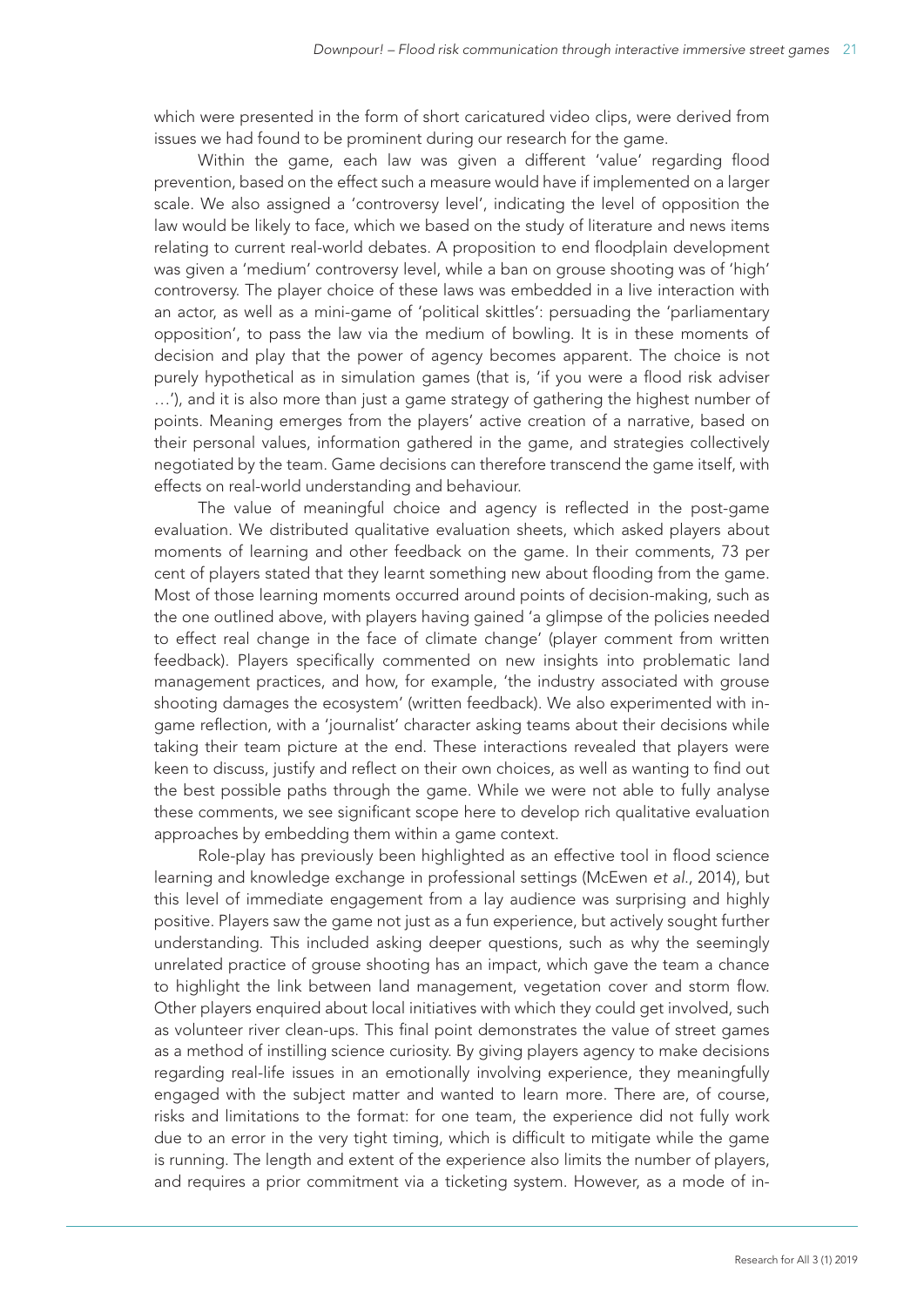depth engagement that aims at both understanding and empowerment, street games such as Downpour! have great value.

#### Collaboration and the creative process

We arque that the positive outcomes of Downpour! in terms of player engagement and learning are a direct consequence of the collaborative creative process behind the project. It is increasingly recognized that successful science communication is more than an artistic representation of research results. For example, UK higher education funding bodies require projects to be able to demonstrate the *impact* of research, defined by HEFCE (2016: n.p.) as 'an effect on, change or benefit to the economy, society, culture, public policy or services, health, the environment or quality of life, beyond academia'. Meaningful art–science collaborations that fulfil this call for impact depend on close and ongoing working relationships between artists and scientists, where projects are co-shaped by different types of knowledge construction (Wienroth and Goldschmidt, 2017).

In the case of Downpour!, Emma and her colleagues played an active role in the creative process around the game, led by Jana as game designer. They provided advice on the science and underlying debates that translated into the decision points of the game. The research phase for the game started with Jana conducting interviews with regional experts from both public bodies and non-governmental organizations, including the Manchester City Council Flood Risk Team and the North West Regional Flood and Coastal Committee. This provided a broad overview but did not give a deeper understanding of the complexity of the science–policy nexus, which was necessary for players to make informed choices. Emma provided this level of insight by sharing findings from existing research projects of significance to the Greater Manchester area, such as Making Space for Water (Shuttleworth *et al*., in review) and the Howard Street Project (Rothwell *et al.*, 2016). This followed a traditional approach of creative engagement with science, by which researchers provide information and designers develop a creative response.

More unusually, Emma was also critical to the iterative development process. The authors jointly presented a tabletop prototype of the game at the European Researchers' Night event held at the Manchester Museum, which included an option of getting valuable information from a real scientist (Emma). Not only did this framing spark great interest, it further helped the development of the game mechanics and narrative. This presents a novel mode of public engagement for environmental scientists. While there often is a great enthusiasm around outreach work, individuals frequently lack the time, training or opportunity to develop innovative communication and engagement projects on their own (Ecklund *et al*., 2012). In partnership, however, much more complex ideas become feasible. Scientists taking an active part in artistic performances carve out new roles for creative outreach. As players seek to critically reflect on their experience, having scientists present to discuss current research creates a strong forum of direct two-way communication on an equal footing. Collaboration, therefore, has many facets in art–science projects.

The Downpour! project further illustrates how this collaboration can extend to and include public institutions and policymakers. Downpour! was part of the Climate Lab, a year-long programme run by the Manchester Climate Change Agency (MCCA) to engage people in local climate policy issues and to promote the launch of the city's Climate Change Strategy. MCCA specifically saw it as a mode of reaching beyond their usual circles of publics, and the numbers support that view: only 15 per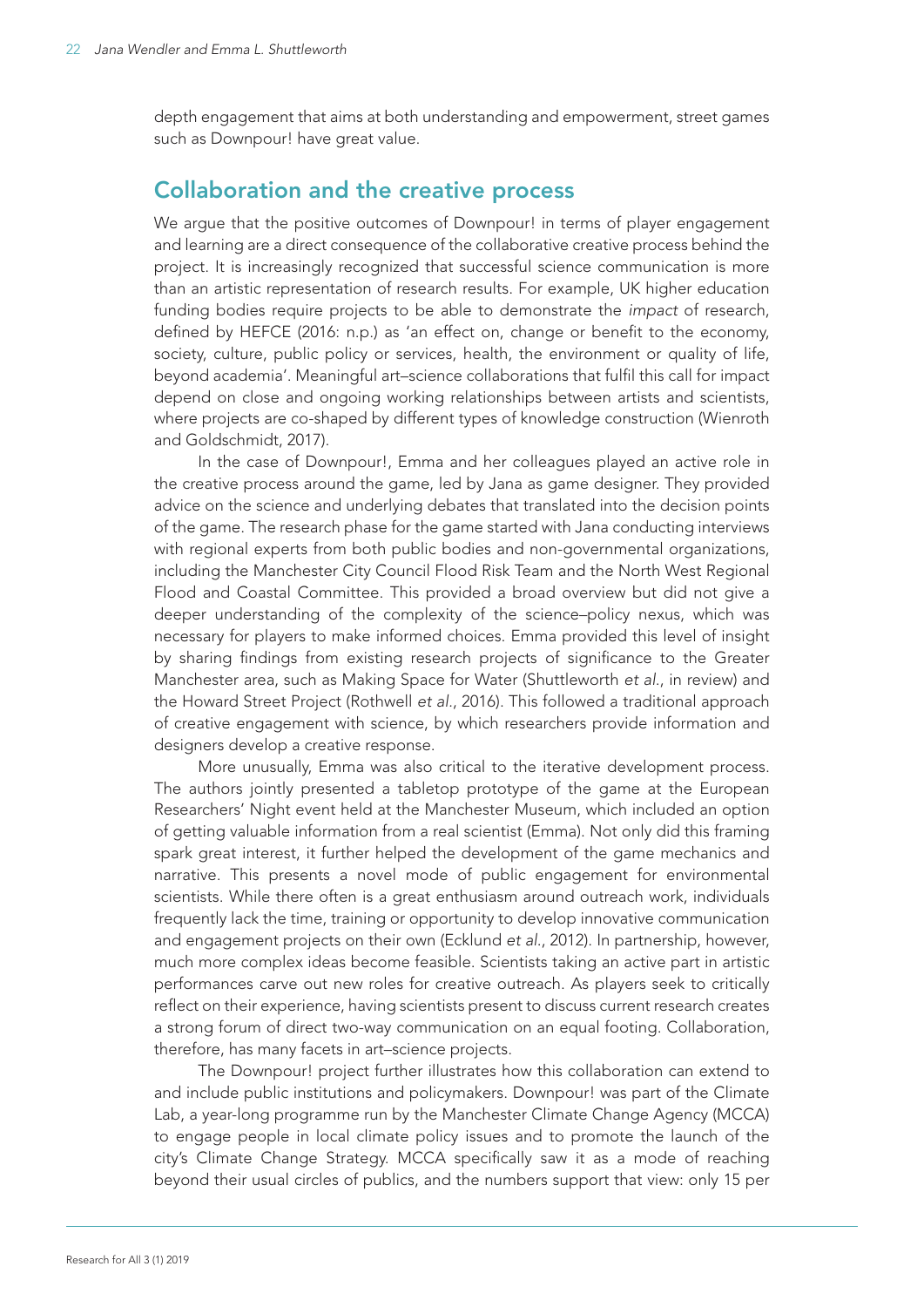cent of players were previously aware of the Manchester Climate Change Strategy, and almost half had never been to a Science Festival event before. This partnership further attracted support from Manchester City Council and the Greater Manchester Resilience Forum, for whom flooding is a priority area. Although individual contacts between these agencies had been in place before, the novelty and complexity of the street game project provided a common focus for multilateral networking, resulting in new opportunities.

#### Key messages and recommendations

The agency afforded by games, combined with the immersiveness of a live interaction, facilitates an emotional experience and critical reflection for players that transcend the game setting and enable active participation in flood risk management. Setting this experience in an accessible urban space and providing room for exchange with environmental scientists further builds links to people's daily lives. At present, the content of the game – its specific choices, controversies and small interactions – is location-specific, in this case tailored to Manchester and the north-west of the UK. Yet the framing – the sequence of interactions and challenges, the metaphors, the balancing and weighting of choices – is mobile, and we can envisage different versions of Downpour! and other street games addressing environmental issues in various local settings. There is further scope to capture the choices and deliberations of players in the game in order to evaluate them and feed options into local flood risk management discussions. This would indicate games as an alternative route for environmental scientists and affected communities to communicate with policymakers and achieve wider participatory policy impact. Close collaborative partnerships between scientists and artistic creators – in this case, game designers – are an essential ingredient for realizing these possibilities.

We see Downpour! as a successful example of how street games can advance meaningful and impactful public engagement on issues of flooding, and environmental science more generally. This in turn makes complex scientific issues more relatable and therefore accessible. It stimulates science curiosity and greatly heightens public visibility of environmental science and scientists, demystifying their role in climate change adaptation and resilience. Alongside this, we demonstrated that the iterative and collaborative development process behind the game provides exciting possibilities for scientists to become creative communicators in their own right.

### Acknowledgements

We would like to thank all the people and organizations involved in creating, playing and sharing the Downpour! game. In particular, thanks go to Oropendola Productions, Manchester Climate Change Agency, the University of Manchester, Manchester City Council, the Manchester Science Festival and the ESRC Festival of Social Science. Thanks also to the three reviewers and associate editor for their positive and constructive comments. The project was supported using public funding by Arts Council England and the Higher Education Innovation Fund Eco-Innovation voucher.

#### Notes on the contributors

Jana Wendler is a street game designer with Playfuel Games CIC. Her work focuses on non-digital games with a purpose that address current issues and raise questions. She